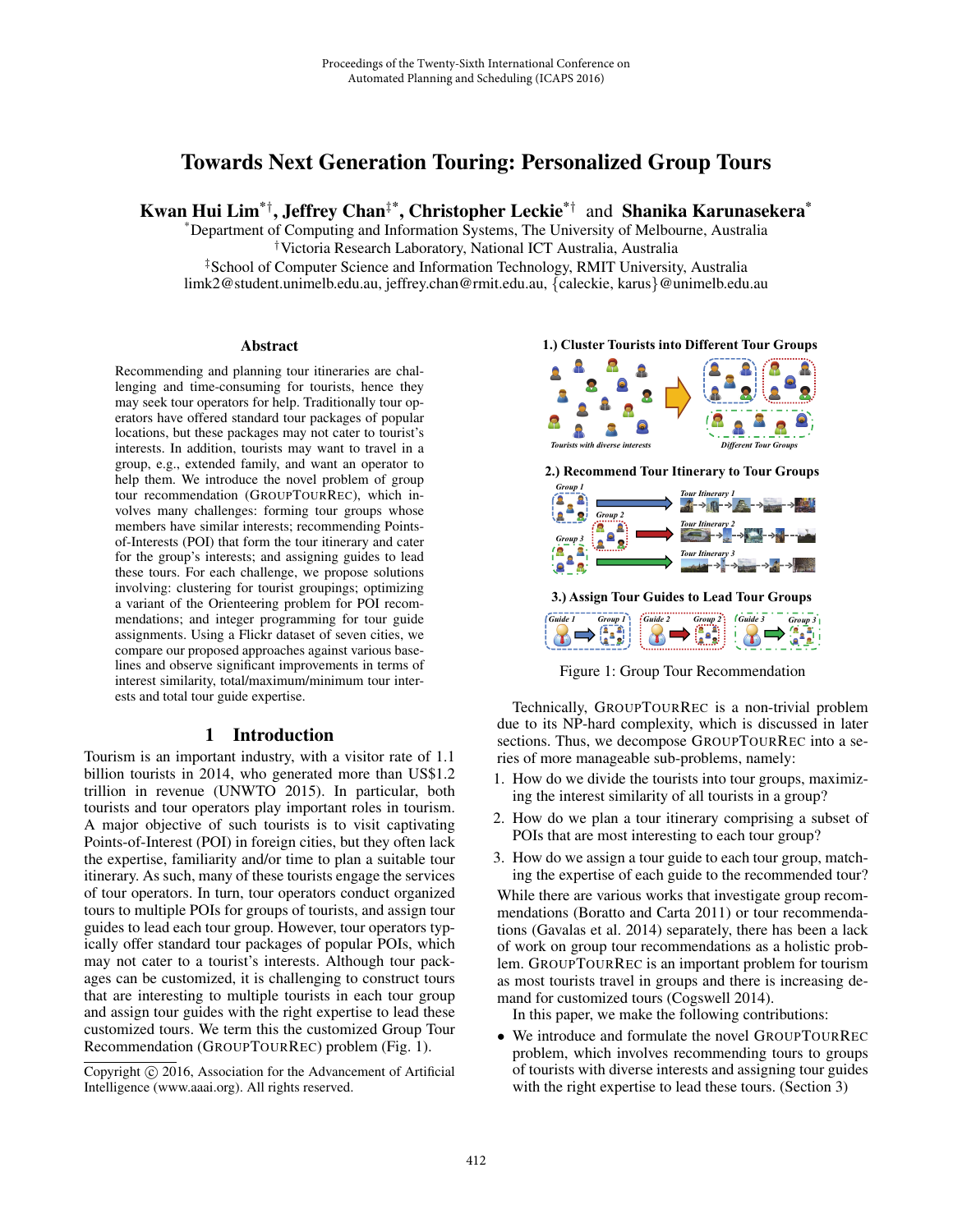- To overcome the NP-hard complexity of GROUPTOUR-REC, we propose a decomposition of GROUPTOURREC into a series of more manageable sub-problems, comprising tourist grouping, POI recommendation and tour guide assignment. (Section 4)
	- For tourist grouping, we model user interest based on their visit duration at specific POI categories, relative to their total visit duration. Thereafter, we use k-means and hierarchical clustering to group these users into different tour groups. (Section 4.1)
	- For POI recommendation, we optimize a variant of the Orienteering problem, with considerations for user interests, POI popularity, starting/destination POIs and available time budget. We determine user interests and POI popularity using geo-tagged photos. (Section 4.2)
	- For tour guide assignment, we model tour guide expertise based on the number of times they led a tour to a specific POI, relative to the number of visits by an average user. Thereafter, we use integer programming to assign tour guides to tour groups. (Section 4.3)
	- We also utilize geo-tagged photos as a form of crowdsourcing to determine real-life POI visits by users, which is then applied to our model of user interests, POI popularity and tour guide expertise. (Section 5.1)
- We evaluate our proposed approaches against various baselines, using a Flickr dataset comprising seven cities. Results show that our proposed approaches out-perform these baselines using measures based on tour interest, group interest and tour guide expertise. (Sections 5 and 6)

For the remaining paper: Section 2 discusses related work; and Section 7 concludes this paper.

# 2 Related Work

Most earlier work has examined either group recommendations or tour recommendations as distinct research problems, instead of group tour recommendation as an integrated problem. Thus, we discuss the key literature in each of these two areas, before highlighting the differences with our work.

Group Recommendations (Retail). Group recommendations on retail items (e.g., movies, books, music) have been well-studied in recent years, such as by (Amer-Yahia et al. 2009) that performed group recommendations using a consensus score that maximizes the item relevance to the entire group, while trying to minimize disagreement within the group. Others such as (Hu et al. 2014) used collective deep belief networks and dual-wing restricted Boltzmann machines to model group preferences as high level features, which are not biased towards specific individuals within the group. In contrast, (Roy, Lakshmanan, and Liu 2015) studied a complementary problem of constructing groups in ways such that recommended items are most relevant to members within these groups. For a more in-depth discussion, (Boratto and Carta 2011) provides a comprehensive survey on group recommendation systems.

Group Recommendations (Tourism). There also exists many interesting applications of group recommendations to

the tourism domain. For example, *e-Tourism* (Garcia, Sebastia, and Onaindia 2011; Garcia et al. 2009), which extends (Sebastia et al. 2009), allows users to explicitly indicate their interests and whether they belong to a specific group. Based on these user-defined groups, *e-Tourism* then considers the preference of individual users and recommend tours that best satisfy the entire group. Others such as *Intrigue* (Ardissono et al. 2003) and *Travel Decision Forum* (Jameson, Baldes, and Kleinbauer 2003) serve similar functions but require users to respectively indicate POI preferences instead of interests preferences and actively discuss online to reach a mutual agreement.

Tour Recommendations. There have also been numerous works related to recommending tours for a single tourist, and we highlight various key works. (Choudhury et al. 2010) recommended tours with specific starting and ending POIs based on the Orienteering problem (Tsiligirides 1984), while (Gionis et al. 2014) extended the Orienteering problem with an additional constraint of a specific POI category visit sequence (e.g., shopping  $\rightarrow$  museum  $\rightarrow$  park). Other works consider both POI popularity and user interests for tour recommendations, such as (Brilhante et al. 2013; 2015) and (Lim et al. 2015; Lim 2015) that are based on variants of the Generalized Maximum Coverage problem (Cohen and Katzir 2008) and Orienteering problem, respectively. There are also numerous web and mobile-based applications for single tourist recommendations (Brilhante et al. 2014; Refanidis et al. 2014; Castillo et al. 2008), which apply variations of the earlier works. For a more comprehensive discussion, (Gavalas et al. 2014) provides a good overview of tour recommendation algorithms targeted at a single tourist.

These earlier works are the state-of-the-art in their respective and distinct areas of group recommendations and tour recommendations. However, our work differs from these earlier works in the following ways: (i) most group recommendations for retail applications attempt to recommend  $(top-k)$  items such as movies, books and music, whereas recommending tour itineraries requires different considerations such as starting/ending POIs, time/distance budget, POI popularity and user interest preferences, constructed as a complete itinerary instead of only the top- $k$  items; (ii) although traditional tour recommendation methods are effective for a single tourist, group tour recommendations need to address the additional challenges of grouping tourists, group interest alignment, and assignment of tour guides; (iii) however, group recommendations in tourism assume that tour groups are pre-defined by tourists, whereas we model tourist interests then cluster tourists into groups based on their interests. (iv) in addition, group recommendations for tourism do not consider the assignment of tour guides to lead tour groups, whereas we model tour guides' expertise and assign tour guides to tour groups based on their expertise; and (v) moreover, group recommendations for tourism require users to explicitly enter their demographics details and general interests or select specific POIs, whereas we automatically determine user interests based on their past visits. To the best of our knowledge, there has been no earlier work that investigates group tour recommendations as a holistic problem.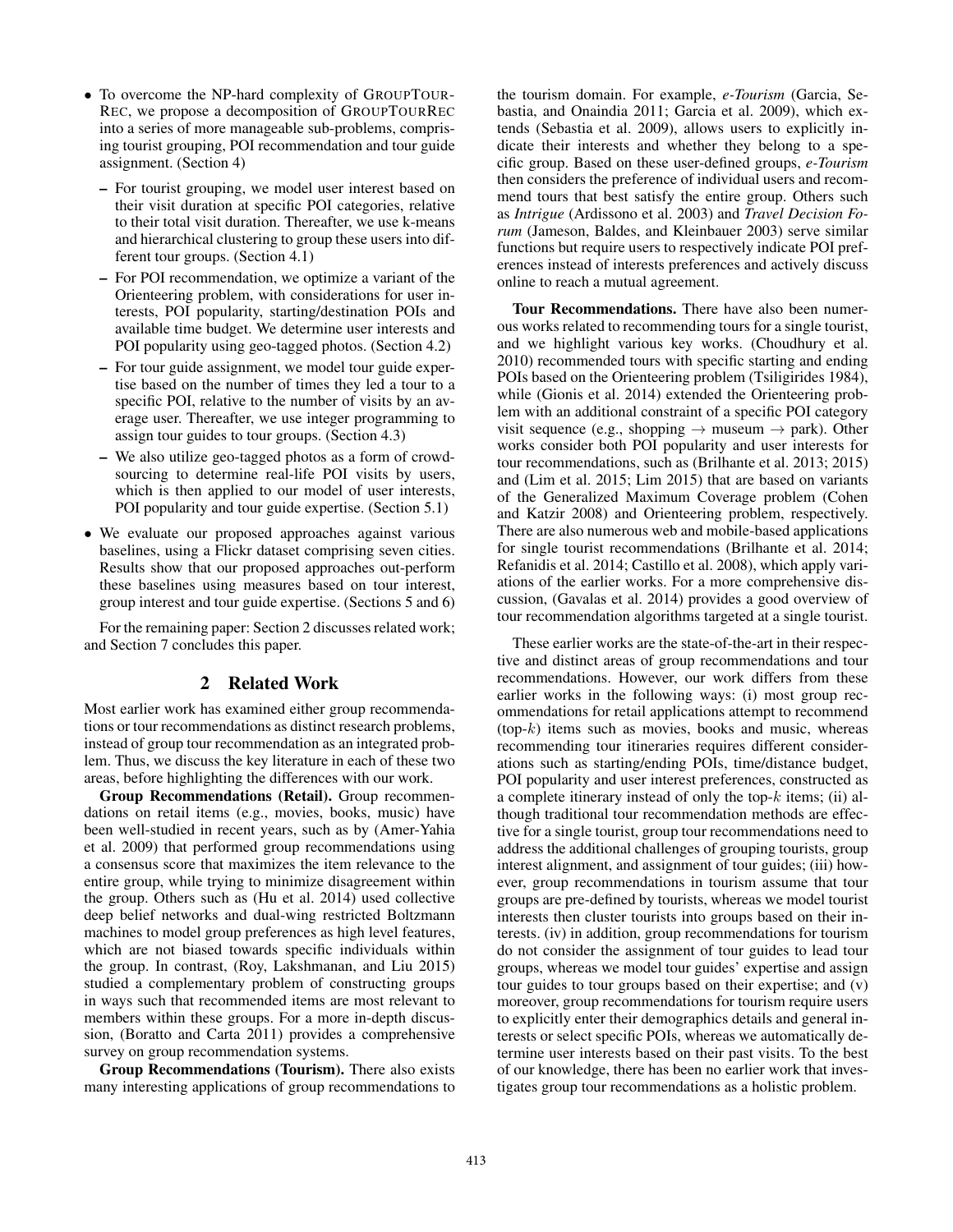# 3 Background and Problem Definition

In this section, we introduce some preliminaries and formalize the GROUPTOURREC problem.

### 3.1 Preliminaries

For each city, let  $T = \{t_1, ..., t_l\}$  be the set of tourists,  $U =$  ${u_1, ..., u_m}$  be the set of tour guides,  $G = {g_1, ..., g_m}$  be the set of tour groups, and  $P = \{p_1, ..., p_n\}$  be the set of POIs. In other words, there are  $l$  tourists,  $m$  tour guides and tour groups, and *n* POIs. Given that  $C = \{c_1, ..., c_o\}$  denotes the set of all POI categories, each POI p belongs to a category  $Cat_p \in C$ . A future extension could include classifying POIs under multiple categories with different weightings for each category.

Definition 1: Tourist and Tour Guide Travel History. We represent the travel history of a tourist  $t$  as an ordered sequence  $S_t = ((p_1, t_{p_1}^a, t_{p_1}^d), ..., (p_n, t_{p_n}^a, t_{p_n}^d))$ , where  $t_{p_x}^a$  and  $t_{p_x}^d$  respectively denote the arrival and departure time at POI  $p_x$ .<sup>1</sup> Based on this travel history  $S_t$ , we can determine the duration a tourist t spends at POI  $p_x$  by calculating the difference between the arrival time  $t_{p_x}^a$  and departure time  $t_{p_x}^d$ . Similarly, we define the total visiting time a tourist t spends at all POIs as:  $V(t) = \sum (t_p^d - t_p^a)$ .  $p \in S_t$  $(t_p^d - t_p^a)$ .

Definition 2: POI Popularity and Tourist Interest Preference. Like many earlier works (Brilhante et al. 2013; 2015; Lim 2015), we adopt a simple but effective representation of POI popularity based on the number of times a POI is visited. The popularity of a POI  $p$  is defined as:

$$
Pop(p) = \sum_{t \in T} \sum_{p_x \in S_t} \delta(p_x = p), \quad \forall \, p \in P \qquad (1)
$$

where  $\delta(p_x=p) = \begin{cases} 1, & p_x=p \\ 0, & otherwise \end{cases}$ .

Unlike POI popularity, which is the same for all tourists, interest preferences are unique to each tourist, i.e., different tourists will have different interest preferences for various POI categories. Thus, we calculate the interest level of a tourist  $t$  in POI category  $c$  using:

$$
Int_t(c) = \sum_{p \in S_t} \frac{(t_p^d - t_p^a)}{V(t)} \delta(Cat_p = c), \quad \forall \ c \in C \quad (2)
$$

where  $\delta(Cat_p=c) = \begin{cases} 1, \text{Cat}_p=c \\ 0, \text{ otherwise} \end{cases}$ . That is, the interest level of a tourist  $t$  in a POI category  $c$  is based on the amount of time he/she spends at POIs of category c, relative to the total time he/she spends visiting all POIs. The basic intuition is that a tourist is more likely to spend more (less) time at a POI category that interests (uninterests) him/her.

Definition 3: Tourist Interest Preferences. Given the interest function  $Int_t(c)$  introduced in Eqn. 2, we represent the interest vector of a tourist  $t$  as:

$$
\overrightarrow{v_t} = \langle Int_t(c_1), ..., Int_t(c_o) \rangle, \quad \forall \{c_1, ... c_o\} \in C \qquad (3)
$$

 ${}^{1}S_{t} = ((p_1, t_{p_1}^a, t_{p_1}^d), ..., (p_n, t_{p_n}^a, t_{p_n}^d))$  is also written as  $S_{t} = (p_1, ..., p_n)$ , for brevity of representation. Similarly, we use  $S_u$  to represent the travel history of a tour guide.

Definition 4: Tour Guide Expertise. Next, we model the expertise level of a tour guide  $u$  in a specific POI  $p$  as:

$$
Ept_u(p) = \frac{\sum\limits_{p_x \in S_u} \delta(p_x = p)}{\frac{1}{|T|} \sum\limits_{t \in T} \sum\limits_{p_y \in S_t} \delta(p_y = p)}, \quad \forall \ p \in P \quad (4)
$$

where  $\delta(p_x=p) = \{^{1, p_x=p}_{0, \ otherwise}$ . In short, Eqn. 4 determines the expertise of a tour guide  $u$  in POI  $p$  based on the number of times he/she has visited this POI, relative to the number of visits by an average user. The basic intuition is that the more times a tour guide has led a tour to POI  $p$ , the more experienced this tour guide will be about POI  $p$ . We then represent the expertise vector of a tour guide  $u$  as:

$$
\vec{v_u} = \langle Ept_u(p_1), \dots, Ept_u(p_n) \rangle, \quad \forall \{p_1, \dots p_n\} \in P \quad (5)
$$

It should be noted that  $|\vec{v_u}| = |P|$ , i.e., the total number of possible points of expertise of a tour guide corresponds to the total number of POIs in the city. Another possible representation of tour guide expertise is based on his/her expertise in POI categories, instead of specific POIs. However, we chose the representation in Eqn. 5 as this measure is more fine-grained and representative of real-life, i.e., a tour guide is more likely to be an expert in various distinct POIs, rather than having the same level of expertise across all POIs of a certain category.

### 3.2 Problem Definition

We aim to address the GROUPTOURREC problem in terms of its sub-problems of tourist grouping, POI recommendation and tour guide assignment. Given that  $T = \{t_1, ..., t_l\},\$  $U = \{u_1, ..., u_m\}, G = \{g_1, ..., g_m\}, \text{and } P = \{p_1, ..., p_n\}$ are respectively the set of tourists, tour guides, tour groups, and POIs, our main goal is find  $x_{t,g}$ ,  $y_{g,p}$ , and  $z_{u,g}$  that maximize the following objective function:

$$
\alpha \sum_{g \in G} \sum_{t \in T} \sum_{p \in P} x_{t,g} y_{g,p} \left( \eta Int_t(Cat_p) + (1 - \eta) Pop(p) \right)
$$

$$
+ (1 - \alpha) \sum_{g \in G} \sum_{u \in U} \sum_{p \in P} z_{u,g} y_{g,p} Ept(u,p)
$$
(6)

where:

$$
x_{t,g} = \{1, \text{ tourist } t \text{ is assigned to group } g
$$

$$
y_{g,p} = \{1, \text{group } g \text{ is recommended POI } p
$$

$$
y_{g,p} = \{1, \text{group } g \text{ is recommended POI } p
$$

$$
z_{u,g} = \{1, \text{tour guide } u \text{ is assigned to group } g
$$

such that:

$$
x_{t,g}, y_{g,p}, z_{u,g} \in \{0, 1\} \tag{7}
$$

$$
\sum_{g \in G} x_{t,g} = 1, \qquad \forall \ t \in T \tag{8}
$$

$$
\sum_{g \in G} z_{u,g} = 1, \quad \forall \ u \in U \tag{9}
$$

$$
\sum_{u \in U} z_{g,u} = 1, \quad \forall g \in G \tag{10}
$$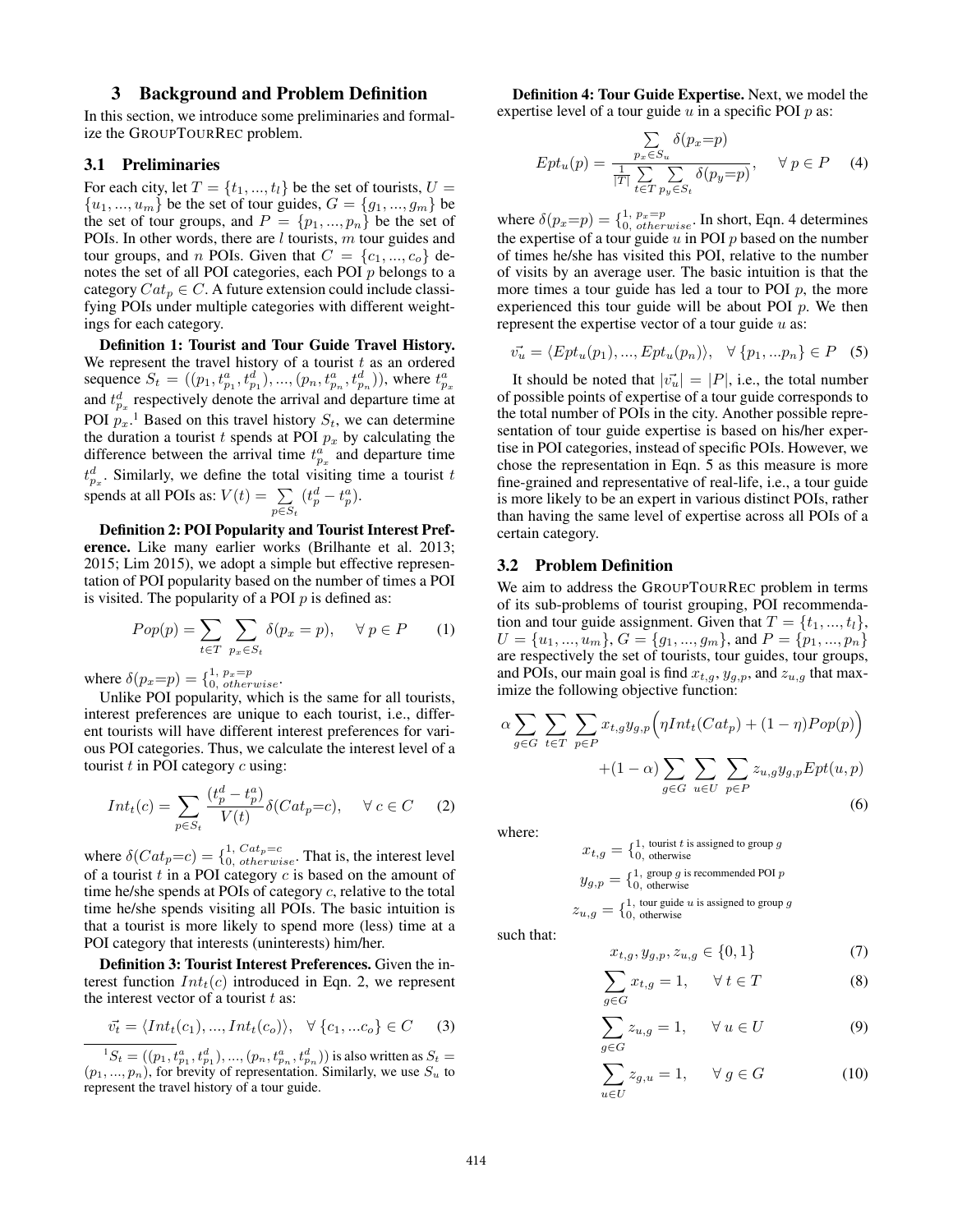$$
\sum_{p \in P} Cost(p_i, p_{i+1}) y_{g,p} \le B, \quad \forall g \in G \qquad (11)
$$

In Eqn. 6, the parameter  $\alpha \in [0, 1]$  controls the weighting between the components of: (i) user grouping and POI recommendation; and (ii) tour guide assignment. Thus, Eqn. 6 is maximized when the two components are maximized. We use  $\alpha = 0.5$  to give a balanced emphasis on both components. Constraint 8 ensures that each tourist is assigned to exactly one tour group. Constraint 9 ensures that each tour guide leads exactly one tour group, and Constraint 10 ensures that each tour group is led by only one tour guide. For each tour group  $q$ , Constraint 11 ensures that the total time required to complete the tour itinerary is within a budget B (more details are provided in Section 4.2).

While we use Eqn. 6 to formalize the GROUPTOURREC problem, it can be easily generalized to other problems. Consider the application of Eqn. 6 to a project management problem comprising of members, teams, projects and managers. The idea would be to: (i) assign members to teams to either diversify or specialize their skill-set, i.e.,  $x_{t,g}$ ; (ii) assign projects that best match the skill-set of specific teams, i.e.,  $y_{q,p}$ ; and (iii) assign managers to lead each team based on their experience with the projects, i.e.,  $z_{u,q}$ . Similarly, instead of optimizing for tourist interests, POI popularity and guide expertise in Eqn. 6, we will optimize for the member's skill-set, project requirements and manager's experience.

Eqn. 6 is an instance of a non-linear integer programming problem, resembling multiple quadratic assignment problems that are also dependent on each other. Quadratic programming problems are NP-hard (Loiolaa et al. 2007; Burkard 1984), thus Eqn. 6 as a whole is also NP-hard. Hence we propose a decomposition of GROUPTOURREC into more manageable sub-problems and use greedy approaches to solve each sub-problem separately.

#### 4 Group Tour Recommendation Framework

Due to the NP-hard complexity of GROUPTOURREC, solving Eqn. 6 optimally is not feasible. As such, we divide GROUPTOURREC into more manageable sub-problems of tourist grouping, POI recommendation and tour guide assignment (as stated in Section 1), and we describe our approaches to solving each of these sub-problems.

## 4.1 Tourist to Tour Group Allocation (Tourist2Group)

Given that the  $l$  tourists are divided into  $m$  tour groups, let  $G = \{g_1, ..., g_m\}$  be the set of tour groups, and  $g_k =$  $\{t_1, ..., t_q\}$  denote the kth tour group that comprises q tourists. Formally, our goal is to find a grouping  $G$  that:

$$
Max \sum_{g \in G} \sum_{t_i \in g} \sum_{t_j \in g, t_j \neq t_i} \frac{\vec{v_{t_i}} \cdot \vec{v_{t_j}}}{||\vec{v_{t_i}}|| \, ||\vec{v_{t_j}}||}
$$
(12)

where  $\frac{v_{t_i}^2 \cdot v_{t_j}^2}{||v_{t_i}^2|| \cdot ||v_{t_j}^2||}$  is the cosine similarity of two tourists  $t_i$ and  $t_i$ . This cosine similarity tells us how similar two users are in terms of their interest preferences. Thus in Eqn. 12, we are maximizing the interest preference among all user pairs in each tour group  $g_k$ , and for all m tour groups.

Optimal solutions to this clustering problem have been shown to be NP-hard (Aloise et al. 2009). As such, we employ the following algorithms to obtain approximate solutions to this problem. The algorithms are:

- k-means clustering (KMEAN). An iterative algorithm that assigns points (users) to their nearest centroid (group) (Hartigan and Wong 1979). This assignment then leads to an update of the centroid, and the assignment and update steps are repeated until the algorithm converges.
- Hierarchical clustering (HIERA). An agglomerative, hierarchical clustering algorithm that aims to minimize the variance within groups, using Euclidean distances (based on interests) between users in a group (Ward 1963).

Given POI categories  $C = \{c_1, ..., c_o\}$  and two users  $i$  and  $j$ , their Euclidean distance is defined as:  $\sqrt{(Int_i(c_1) - Int_j(c_1))^2 + \dots + (Int_i(c_o) - Int_j(c_o))^2}.$ 

## 4.2 POI Recommendation to Tour Group (POI2Group)

One main challenge in recommending and planning tours for a group is the diverse interest preferences among members of the tour group. To address these diverse interest preferences, we construct a collective group interest preference based on the average interest preference of all group members. For a tour group  $g = \{t_1, ..., t_q\}$ , this collective group interest preference is defined as:

$$
\vec{v_g} = \frac{1}{|g|} \sum_{t \in g} \vec{v_t}, \quad \forall g \in G \tag{13}
$$

Similar to  $Int<sub>t</sub>(c)$  (Eqn. 2), we define a function  $Int_g^{group}(c)$  that determines the interest level of tour group g in POI category c, based on  $\vec{v_q}$ .

Thereafter, we approach this tour recommendation problem as an instance of the Orienteering problem (Tsiligirides 1984; Vansteenwegen, Souffriau, and Oudheusden 2011; Lim et al. 2015), with a time budget  $B$ , starting POI  $p_1$  and destination POI  $p_N$ . Our main goal is to recommend a tour itinerary  $I = (p_1, ..., p_N)$  that maximizes POI popularity and tourist interest, while staying within the time budget B. As described in Section 3.1, POI popularity and tourist interest are defined based on the functions  $Pop(p)$  (Eqn. 1) and  $Int<sub>t</sub>(c)$  (Eqn. 2), respectively. Formally, we want to plan a tour itinerary  $I = (p_1, ..., p_N)$  for a tour group g that:

$$
Max \sum_{i=1}^{N-1} \sum_{j=2}^{N} r_{i,j} \Big( \eta Int_{g}^{group}(Cat_i) + (1 - \eta)Pop(i) \Big)
$$
\n(14)

where  $r_{i,j} = \{ \substack{1, \text{ travel from POI } i \text{ to } j, \\ 0, \text{ otherwise}}$ , such that:

$$
\sum_{j=2}^{N} r_{1,j} = \sum_{i=1}^{N-1} r_{i,N} = 1
$$
 (15)

$$
\sum_{i=1}^{N-1} r_{i,k} = \sum_{j=2}^{N} r_{k,j} \le 1, \quad \forall \ k = 2, ..., N-1 \quad (16)
$$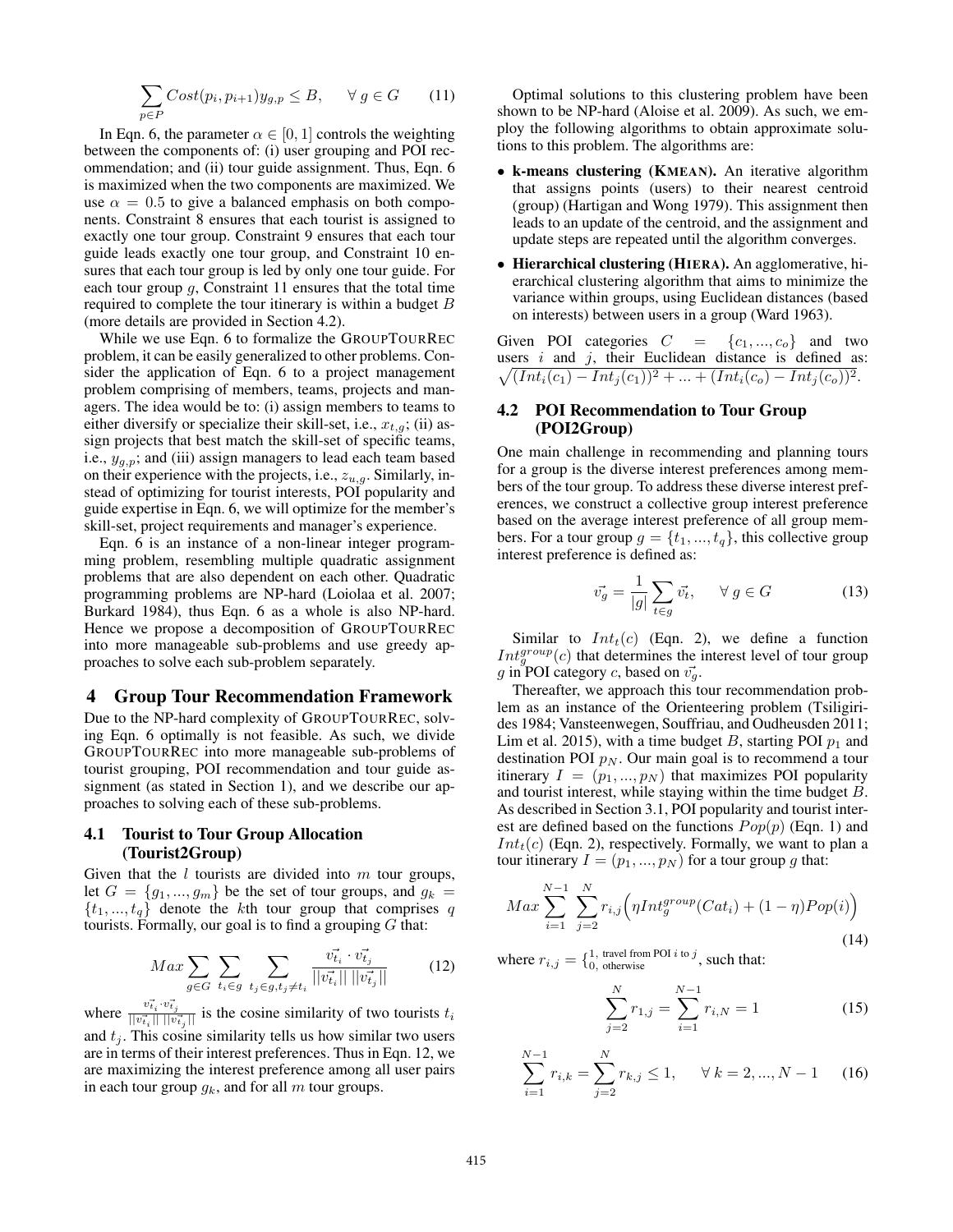$$
\sum_{i=1}^{N-1} \sum_{j=2}^{N} Cost(i,j)r_{i,j} \le B \tag{17}
$$

Eqn. 14 aims to maximize the POI popularity  $Pop(i)$ and tour group interest  $Int_g^{group}(Cat_i)$  of the recommended tour, with  $\eta \in [0, 1]$  as the weight assigned to POI popularity and group interest. Constraint 15 ensures that the recommended tour starts and ends at POI 1 and N, respectively. Constraint 16 ensures that no POIs are re-visited and all paths are connected. Constraint 17 ensures that the total time needed to visit all POIs in the recommended tour is within the budget B based on the function  $Cost(p_x, p_y)$ , which considers the travelling time between POIs and visit duration at each POI. To eliminate sub-tours, we adapted the constraints from (Miller, Tucker, and Zemlin 1960). We then proceed to solve this tour recommendation problem as an integer programming problem, using the lpsolve linear programming package (Berkelaar, Eikland, and Notebaert 2004).

# 4.3 Tour Guide to Tour Group Assignment (Guide2Group)

Given that  $U = \{u_1, ..., u_m\}$  is the set of tour guides and  $I_g = (p_1, ..., p_N)$  is the tour itinerary recommended to a tour group  $g \in G$ , our goal is to find a tour guide u for tour group  $q$  that:

$$
Max \sum_{g \in G} \sum_{u \in U} \sum_{p \in I_g} z_{u,g} y_{g,p} Ept(u,p) \tag{18}
$$

In short, we want to best match tour guides to tour groups based on the tour guides' expertise and the POIs recommended to the tour groups. Similar to Section 4.2, we solve this as an integer programming problem and denote this approach OPTIM.

### 5 Experimental Methodology

In this section, we describe our experimental dataset, the various baseline algorithms and our evaluation methodology.

#### 5.1 Dataset

We perform our experiments using the publicly available Yahoo! Flickr Creative Commons 100M (YFCC100M) dataset (Yahoo! Webscope 2014; Thomee et al. 2015). This dataset comprises 100M Flickr photos and videos, along with their meta-data such as the date/time taken and latitude/longitude coordinates. The latitude/longitude coordinates are associated with a geo-location accuracy ranging from 1 to 16 (least to most accurate). Such geo-tagged photos serve as a good approximation for real-life tourist visits and are used in similar tour recommendation works (Choudhury et al. 2010; Brilhante et al. 2015; Lim et al. 2015; Lim 2015).

For our experiments, we pre-processed the YFCC100M dataset by extracting geo-tagged photos that were taken in seven different cities, namely: Toronto, Vienna, Osaka, Budapest, Glasgow, Delhi and Edinburgh. We selected these seven touristic cities around the world to ensure the generalizability of our experimental results. In addition, we

Table 1: Summary Statistics of Dataset

| City            | No. of<br><b>Photos</b> | No. of<br><b>Users</b> | # POI<br><b>Visits</b> | # Travel<br><b>Sequences</b> |
|-----------------|-------------------------|------------------------|------------------------|------------------------------|
| Toronto         | 157,505                 | 1,395                  | 39,419                 | 6,057                        |
| Vienna          | 85,149                  | 1,155                  | 34,515                 | 3,193                        |
| Osaka           | 392,420                 | 450                    | 7,747                  | 1,115                        |
| <b>Budapest</b> | 36,000                  | 935                    | 18,513                 | 2,361                        |
| Glasgow         | 29,019                  | 601                    | 11,434                 | 2,227                        |
| Delhi           | 13,919                  | 279                    | 3,993                  | 489                          |
| Edinburgh       | 82,060                  | 1,454                  | 33,944                 | 5,028                        |

only considered photos with the highest geo-location accuracy of 16 to ensure the accuracy of our results. These geo-tagged photos are then mapped to a list of POI locations (obtained from Wikipedia), thus providing us with a proxy of users' real-life POI visits, which is then formulated as Definitions 1 to 4 (Section 3.1). Based on Definition 1, we use the time taken of a user's first and last photo at a POI to determine his/her POI visit duration. Table 1 summarizes the main statistics of our dataset, which is available at https://sites.google.com/site/limkwanhui/datacode#icaps16.

Using this dataset, we first construct the interest preference vector  $\vec{v_t}$  for all tourists  $t \in T$ , as stated in Eqn. 3. Next, we construct the expertise vector  $\vec{v_u}$  for all tour guides  $u \in U$ , as stated in Eqn. 5. In our experiments, we define tour guides as users who visited the most number of POIs and thus have the highest expertise level in the most POIs.2

### 5.2 Baseline Algorithms

Tourist2Group Baselines. For the Tourist2Group allocation, we compare the KMEAN and HIERA algorithms against the following baselines:

- First-Come-First-Allocated (FCFA). Tourists are assigned into tour groups based on their time of arrival.
- Random Allocation (RAND). Tourists are randomly assigned into each tour group.

FCFA reflects the modus operandi of tour operators, where they allocate tourists into tour groups based on the order in which they signed up for the tours. RAND shows the effectiveness of a random-based approach.

POI2Group Baselines. After the Tourist2Group allocation using the KMEAN, HIERA, FCFA and RAND algorithms, we next determine the tour group interest (Eqn. 13) and then proceed to make POI2Group recommendations for each tour group. As described in Section 4.2, the POI2Group recommendations can be customized based on the value of  $\eta$ , and we use the following variants:

• POI2Group with  $\eta$ =0.5 (I.5). Compute POI2Group recommendations with a balanced weighting on both POI

 $2$ Due to a lack of explicitly identified tour guides, we use the most well-visited users as a proxy for tour guides. Our assumption is that tour guides are the most well-visited (compared to the average tourist), due to the tour guide having led many previous tours. In real-life, a tour agency is likely to have a profile of its tour guides or be able to obtain their expertises directly from their tour guides.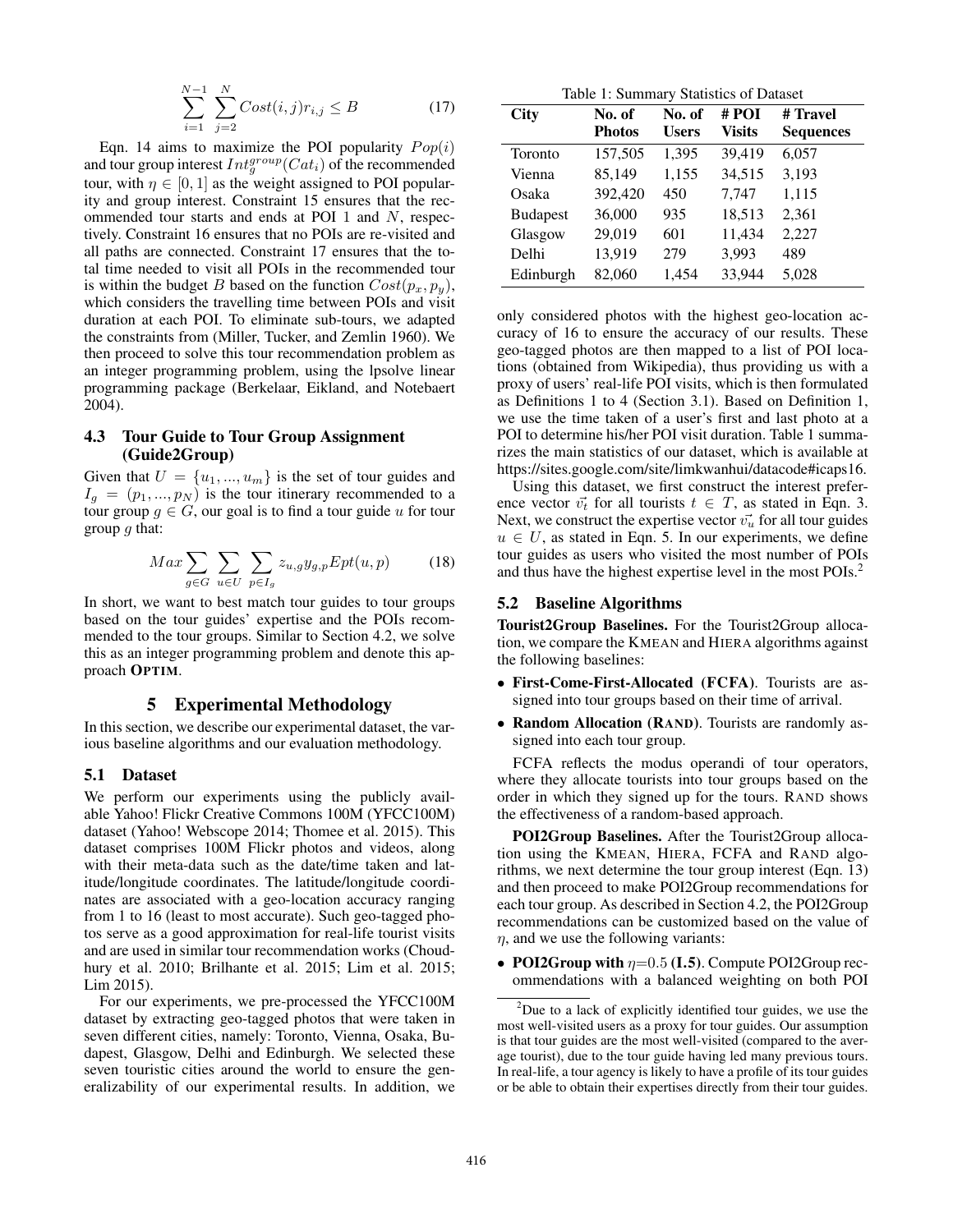popularity and group interest.

• POI2Group with  $\eta=1$  (I1). Compute POI2Group recommendations with a full weighting on group interest, with no consideration for POI popularity.

We use KMEAN-I.5 to denote the allocation of tourists to tour groups using the KMEAN algorithm, and the recommendation of POIs to these tour groups using  $\eta$ =0.5 (I.5). We use a similar notation for the other Tourist2Group allocations (KMEAN, HIERA, FCFA and RAND) combined with the different POI2Group recommendations (I.5 and I1).3 Thus for the POI2Group recommendations, we are essentially comparing the  ${KMEAN, HIERA}$ - ${I.5, I1}$  algorithms against the {FCFA, RAND}-{I.5, I1} baselines.

In addition, we also compare against a baseline of standard tour packages offered by tour operators, defined as:

• STDTOUR. Actual tour itineraries offered by the following tour operators: viator.com (Toronto and Osaka), budapest.com (Budapest), viennacitytours.rezgo.com (Vienna), scottishtours.co.uk (Glasgow), delhitourism.gov.in (Delhi), and edinburghtour.com (Edinburgh).

The main purpose of this baseline is to determine how our customized tours perform against standard tour packages, in terms of satisfying the interest preferences of tourists. In order to ensure a fair comparison between our algorithms and the STDTOUR baseline, we only evaluate with travel sequences that comprise the same number of POIs as that in STDTOUR (for each city in our dataset).

Guide2Group Baselines. For the Guide2Group assignment, we compare our OPTIM approach (Section 4.3) against a Random Assignment (RANDA) baseline where each tour group is randomly assigned a tour guide. As our GROUPTOURREC problem comprises the Tourist2Group, POI2Group and Guide2Group components, our overall evaluation involves comparing the  ${KMEAN, HIERA}$ - ${I.5}$ -OPTIM, I1} algorithms against the {FCFA, RAND}-{I.5, I1}-RANDA baselines.

## 5.3 Evaluation

Our experimental evaluation is based on all travel sequences with  $\geq$ 3 POI visits in our dataset.<sup>4</sup> For each of these travel sequences, we perform the following evaluations:

- 1. Tourist2Group Evaluation. Based on the entire set of users for each city, we randomly select 100 users and group these users into five tour groups using the various Tourist2Group allocation algorithms. We evaluate each Tourist2Group allocation using the following metrics:
	- *Jaccard Similarity:* Jac(g)*.* The average Jaccard similarity of all pair-wise combinations of tourists in group g. Let  $g = \{t_1, ..., t_q\}$  denote a tour group g that comprises  $q$  tourists, then Jaccard similarity is defined as:

$$
Jac(g) = \frac{1}{|g|} \sum_{t_i \in g} \sum_{\substack{t_j \in g, t_j \neq t_i}} \frac{|v_{t_i} \cap v_{t_j}|}{|v_{t_i} \cup v_{t_j}|}, \text{ where } v_{t_i} \text{ is the}
$$

binary version of  $v_{ti}^2$  (non-zero values converted to 1s).

- *Cosine Similarity:*  $Cos(g)$ . The average cosine similarity of all pair-wise combinations of tourists in group g. Let  $g = \{t_1, ..., t_q\}$  denote a tour group g that comprises  $q$  tourists, then cosine similarity is defined as:  $Cos(g) = \frac{1}{|g|} \sum_{t \in G}$  $t_i \in g$  $\sum$  $\frac{\vec{v_{t_i}}\cdot\vec{v_{t_j}}}{||\vec{v_{t_i}}||~||\vec{v_{t_j}}||}\cdot$
- $t_j \in g, t_j \neq t_i$ • *Common Top Interest:* Com(g)*.* The largest proportion of tourists in group g with the same interest  $c \in$ C. Let  $g = \{t_1, ..., t_q\}$  denote a tour group g that comprises  $q$  tourists, then common top interest is defined as:  $\tilde{Com}(g) = \max_{c \in C} \frac{1}{|g|} \sum_{t_i \in g}$  $\sum_{t_i \in g} \delta(Int_{t_i}(c))$ , where

$$
\delta(Int_{t_i}(c)) = \{_{0, \; otherwise}^{1, \; Int_{t_i}(c) \neq 0}.
$$

These similarity measures show how similar users in the allocated group are in terms of their interest, and allow us to determine the effectiveness of our Tourist2Group allocation algorithms against the baselines. As there is no ground truth on the real-life groups, we use these heuristics to measure the effectiveness of the group allocations.

- 2. POI2Group Evaluation. Based on each allocated tour group (from Step 1 above), we run the various POI2Group recommendation algorithms using the starting POIs and destination POIs of these real-life travel sequences. Thus the POI2Group recommendation results in a tour itinerary  $I_g = (p_1, ..., p_N)$  of N POIs that is recommended to a group g. We evaluate each POI2Group recommendation using the following metrics:
	- *Tour Total Interest:*  $Tot_I(t)$ . The total interest of all POIs in the recommended itinerary  $I$  to a tourist  $t$  in group g. Tour total interest is defined as:  $Tot_I(t)$  =  $\sum$  $p \in I_g$  $Int_t(Cat_p).$
	- *Tour Maximum Interest:*  $Max_I(t)$ . The maximum interest out of all POIs in the recommended itinerary I to a tourist  $t$  in group  $q$ . Tour maximum interest is defined as:  $Max_I(t) = \max_{p \in I_g} Int_t(Cat_p).$
	- *Tour Minimum Interest:*  $Min_I(t)$ . The minimum interest out of all POIs in the recommended itinerary I to a tourist  $t$  in group  $g$ . Tour minimum interest is defined as:  $Min_I(t) = \min_{p \in I_g} Int_t(Cat_p).$

Total interest allows us to determine how interested all tourists in a tour group are regarding the recommended tour. In addition, we also use maximum and minimum interests to determine the best and worst case of a recommended tour, respectively, i.e., akin to the most interested and least interested tourist in each group.

3. Guide2Group Evaluation. Based on the POI2Group recommendations to each tour group (from Step 2 above), we run the various Guide2Group assignment algorithms using the tour guide expertise and recommended tour for each group. We evaluate each Guide2Group assignment using the following metric:

<sup>&</sup>lt;sup>3</sup>Note that we do not use  $\eta = 0$ , which results in POI2Group recommendations based only on POI popularity. Such recommendations ignore user interests and is not the focus of this work.

<sup>4</sup> Rather than pick random POIs to construct artificial itineraries, we use these travel sequences as they reflect real-life itineraries and serve as a more realistic evaluation.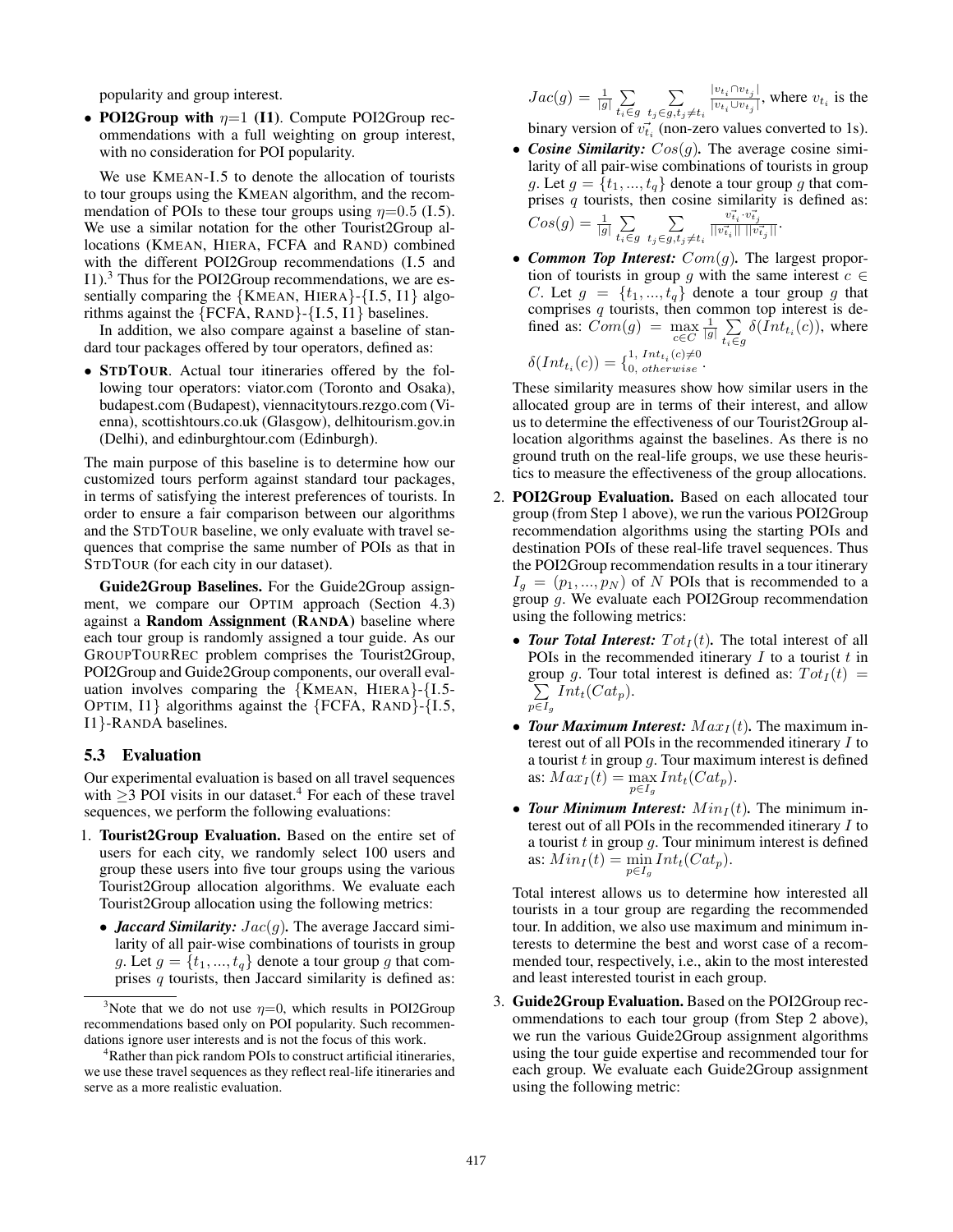Table 2: Tourist2Group comparison of the KMEAN, HIERA algorithms against the FCFA, RAND baselines, in terms of Jaccard Similarity (*Jac*), Cosine Similarity (*Cos*) and Common Top Interest (*Com*). † denotes a significant difference with both FCFA and RAND, based on two-sided t-tests with p<.0001.

| Toronto      |                                                                                   |                                 | Vienna                    |              |                                                                                     |                                                 | Osaka            |             |     |                                 | <b>Budapest</b>                                                                   |              |                                                                                   |                                                 |     |
|--------------|-----------------------------------------------------------------------------------|---------------------------------|---------------------------|--------------|-------------------------------------------------------------------------------------|-------------------------------------------------|------------------|-------------|-----|---------------------------------|-----------------------------------------------------------------------------------|--------------|-----------------------------------------------------------------------------------|-------------------------------------------------|-----|
| Algo.        | Jac                                                                               | Cos                             | $7 \text{om}$             | Alao.        | Jac                                                                                 | Cos                                             | $7 \, \text{cm}$ | Alao.       | Jac | Cos                             | $\sim$ om                                                                         | Alao.        | Jac                                                                               | Cos                                             | Com |
| <b>RAND</b>  |                                                                                   | $.383 \pm .002$ $.263 \pm .001$ | $.355 + .002$             | <b>RAND</b>  |                                                                                     | $.495 \pm .002$ $.338 \pm .001$ $.422 \pm .002$ |                  | <b>RAND</b> |     |                                 | $.414 \pm .004$ $.373 \pm .003$ $.459 \pm .005$                                   | RAND         |                                                                                   | $.561 \pm .003$ $.319 \pm .001$ $.357 \pm .001$ |     |
| <b>FCFA</b>  |                                                                                   | $.382 \pm .002$ $.263 \pm .001$ | $356 + 002$               | <b>FCFA</b>  |                                                                                     | $.494 \pm .002$ $.336 \pm .001$ $.421 \pm .002$ |                  | FCFA        |     | $.409 \pm .004$ $.373 \pm .003$ | $.456 + .005$                                                                     | <b>FCFA</b>  |                                                                                   | $.559 \pm .003$ $.320 \pm .001$ $.359 \pm .001$ |     |
|              | KMEAN $.723 \pm .003^{\dagger}$ $.836 \pm .004^{\dagger}$ $.893 + .004^{\dagger}$ |                                 |                           |              | KMEAN $.788 \pm .004^{\dagger}$ $.816 \pm .004^{\dagger}$ $.856 \pm .004^{\dagger}$ |                                                 |                  |             |     |                                 | KMEAN $.908 \pm .013^{\dagger}$ $.921 \pm .008^{\dagger}$ $.902 + .012^{\dagger}$ |              | KMEAN $.816 \pm .004^{\dagger}$ $.837 \pm .003^{\dagger}$ $.898 + .003^{\dagger}$ |                                                 |     |
| <b>HIERA</b> | $.738 {\pm} .002^{\dagger}$ .853 ${\pm} .005^{\dagger}$                           |                                 | $.882 \pm .005^{\dagger}$ | <b>HIERA</b> | $.815 \pm .003^{\dagger}$ $.860 \pm .005^{\dagger}$ .870 $\pm .005^{\dagger}$       |                                                 |                  |             |     |                                 | HIERA $.923\pm.013^{\dagger}$ $.929\pm.008^{\dagger}$ $.911\pm.012^{\dagger}$     | <b>HIERA</b> | $.830 + .003^{\dagger}$ $.870 + .004^{\dagger}$ $.887 + .004^{\dagger}$           |                                                 |     |

Table 3: POI2Group comparison of the  ${KMEAN, HIERA}$ -{I.5, I1} algorithms against the  ${FCFA, RAND}$ -{I.5, I1} baselines, in terms of Tour Total Interest ( $Tot_I$ ), Tour Maximum Interest ( $Max_I$ ) and Tour Minimum Interest ( $Min_I$ ). † denotes a significant difference with both FCFA and RAND, based on two-sided t-tests with  $p < .0001$ .

| Toronto        |                                                                     |                                                                             |               | Vienna         |                                              |                                                                          |                                                     | Osaka           |                                                                     |                                                                               |                           | <b>Budapest</b>                                                |                  |                                                                                                 |                        |
|----------------|---------------------------------------------------------------------|-----------------------------------------------------------------------------|---------------|----------------|----------------------------------------------|--------------------------------------------------------------------------|-----------------------------------------------------|-----------------|---------------------------------------------------------------------|-------------------------------------------------------------------------------|---------------------------|----------------------------------------------------------------|------------------|-------------------------------------------------------------------------------------------------|------------------------|
| Algo.          | $Tot_I$                                                             | Maxı                                                                        | Min1          | Algo.          | $Tot_I$                                      | $Max_1$                                                                  | Min <sub>r</sub>                                    | Algo.           | $Tot_I$                                                             | Maxı                                                                          | $Min_{I}$                 | Algo.                                                          | Tot <sub>I</sub> | Max <sub>t</sub>                                                                                | Min <sub>r</sub>       |
| RAND-I1        | $0.82 + 0.005$                                                      | $.530 \pm .003$                                                             | $.054 + .001$ | RAND-I1        | $1.59 \pm 0.007$                             | $.663 \pm .002$                                                          | $.139 + .001$                                       | RAND-I1         | $1.52 \pm .023$                                                     | $.658 \pm .007$                                                               | $.172 + .005$             | $R$ AND- $I$ 1                                                 | $1.51 \pm .007$  | $.639 \pm .002$                                                                                 | $.102 + .001$          |
| FCFA-11        | $0.82 + 0.05$                                                       | $.531 \pm .003$                                                             | $.054 + .001$ | FCFA-I1        | $1.59 + 0.007$                               | $.664 {\pm} .002$                                                        | $.137 + .001$                                       | FCFA-11         | $1.52 \pm .022$                                                     | $.676 {\pm} .007$                                                             | $.163 + .005$             | FCFA-11                                                        | $1.51 + 0.007$   | $.640 + .002$                                                                                   | $102 + 001$            |
| KMEAN-I1       |                                                                     | $.26 + .006^{\dagger}$ .737 + .002 <sup><math>\dagger</math></sup>          | $.092 + .001$ |                | <b>KMEAN-I1</b> $2.21 \pm .007$ <sup>T</sup> | $.886 + .001$ <sup>†</sup>                                               | $-200 + 002^{\dagger}$                              |                 | KMEAN-I1 $2.05+.021$ <sup>T</sup> $.871+.005$ <sup>T</sup>          |                                                                               | $-239 + 006$ <sup>†</sup> | KMEAN-I1                                                       |                  | $2.46 + 0.08$ <sup>†</sup> $.875 + 0.01$ <sup>†</sup> $.167 + 0.01$ <sup>†</sup>                |                        |
| HIERA-I1       |                                                                     | $1.22 \pm .006^{\dagger}$ .728 $\pm .002^{\dagger}$ .084 $+ .001^{\dagger}$ |               | HIERA-I1       | $2.15 \pm .007$ <sup>†</sup>                 | $.863 \pm .001^{\dagger}$ .186 $\pm$ 002 <sup><math>\dagger</math></sup> |                                                     | HIERA-I1        |                                                                     | $2.05 \pm .021^{\dagger}$ $.872 \pm .005^{\dagger}$ $.231 \pm .006^{\dagger}$ |                           | HIERA-I1                                                       |                  | $2.36 \pm .008$ <sup>†</sup> .845 $\pm .001$ <sup>†</sup> .154 $\pm .001$ <sup>†</sup>          |                        |
| RAND-L5        | $0.69 + 0.04$                                                       | $.497 \pm .003$                                                             | $.038 + .001$ | RAND-L5        | $1.41 \pm .006$                              | $.665 + .002$                                                            | $139 + 001$                                         | $R$ AND-L5      | $-36 + 019$                                                         | $.691 \pm .007$                                                               | $137 + 005$               | RAND-L5                                                        | $1.39 \pm .006$  | $.634 {\pm} .002$                                                                               | $.086 + .001$          |
| <b>FCFA-L5</b> | $0.69 + 0.004$                                                      | $.496 \pm .003$                                                             | $.038 + .001$ | <b>FCFA-L5</b> | $1.40 + 0.06$                                | $.662 + .002$                                                            | $141 + 001$                                         | <b>FCFA-1.5</b> | $1.35 + 0.019$                                                      | $.692 + .007$                                                                 | $133 + 005$               | FCFA-L5                                                        |                  | $1.38 \pm .006$ .635 $\pm .002$                                                                 | $.086 + .001$          |
|                | KMEAN-I.5 $1.12 \pm .005$ <sup>†</sup> .701 $\pm .002$ <sup>†</sup> |                                                                             | $.074 + .001$ |                | <b>KMEAN-L5</b> $2.10 + .007$ <sup>T</sup>   | $.867 + .001$ <sup>†</sup>                                               | $-225 + 002$                                        |                 | KMEAN-I.5 $2.01 \pm .021$ <sup>†</sup> .872 $\pm .005$ <sup>†</sup> |                                                                               | $-249 + 006^{\dagger}$    |                                                                |                  | KMEAN-L5 $2.16 \pm .007$ <sup>T</sup> $.830 \pm .002$ <sup>T</sup> $.138 \pm .001$ <sup>T</sup> |                        |
| HIERA-L5       | $.10 + .005^{\dagger}$                                              | $.698 + .002$ <sup>†</sup> .069 + .001 <sup>†</sup>                         |               |                | HIERA-L5 $2.04 + .007$ <sup>T</sup>          |                                                                          | $.852 + .002$ <sup>†</sup> .210 + .002 <sup>†</sup> | HIERA-L5        | $2.01 + .021^{\dagger}$ $.871 + .005^{\dagger}$                     |                                                                               | $.247 + .006^{\dagger}$   | HIERA-L5 $2.13 + .007$ <sup>†</sup> $.812 + .002$ <sup>†</sup> |                  |                                                                                                 | $133+001$ <sup>†</sup> |
|                |                                                                     |                                                                             |               |                |                                              |                                                                          |                                                     |                 |                                                                     |                                                                               |                           |                                                                |                  |                                                                                                 |                        |

- *Guide Total Expertise:*  $Tot_E(t)$ . The total expertise of a tour guide  $u$  in all POIs of an itinerary  $I$  recommended to group  $g$ . Guide total expertise is defined as:  $Tot_E(t) = \sum$  $p \in I_g$  $Ept_u(p).$
- 4. Overall Evaluation. To evaluate GROUPTOURREC as a whole (i.e., Tourist2Group Allocation, POI2Group Recommendation and Guide2Group Assignment as an integrated component), we use an evaluation metric that is based on our main objective score (Eqn. 6).
	- *Objective Score:* ObjScore*.* Refer to Eqn. 6.

As we focus more on user interests than POI popularity, we use  $\eta = 1$  in this objective score to better measure user interests in the recommended POIs.<sup>5</sup> As stated in Eqn. 6, the  $\alpha$  parameter determines the emphasis between the two components of: (i) user grouping and POI recommendation; and (ii) tour guide assignment. In this experiment, we evaluate the performance of the algorithms based on multiple  $\alpha$  values from 0 to 1, in intervals of 0.05.

Each of the above-mentioned evaluations (1 to 4) are then repeated multiple times for each city, based on the number of travel sequences in that city (Table 1). In the following sections, we report the average score and standard error of each metric, and conduct t-tests to determine if the improvements of our proposed approaches are statistically significant.

# 6 Results and Discussion

Overall Evaluation of GroupTourRec. Fig. 2 shows the objective score (described in Section 5.3) of our proposed algorithms and baselines at multiple  $\alpha$  values. While there are different trends for different cities, our proposed algorithms



Figure 2: Overall comparison of the {KMEAN,HIERA}-  ${I.5, I1}$ -OPTIM algorithms against the  ${FCFA, RAND}$ -{I.5, I1}-RANDA baselines for Toronto, in terms of our main objective score (described in Section 5.3).

 $({KMEAN, HIERA} - {I.5, I1} - OPTIM)$  consistently outperform the baselines ( ${FCFA, RANDOM} - {I.5, I1} - RANDOM.$ in all cases and for all cities, regardless of  $\alpha$  values. The consistent out-performance at all  $\alpha$  values also shows that our proposed algorithms offer better performance in terms of both components of user grouping and POI recommendation, and tour guide assignment, regardless of the emphasis that a tourist might place on either component. We observe similar results for Vienna, Osaka, Budapest, Glasgow, Delhi and Edinburgh. Our proposed algorithms out-perform the various baselines for GROUPTOURREC as a whole, and we further investigate its performance for the sub-problems of Tourist2Group, POI2Group and Guide2Group.

Evaluation of Tourist2Group Allocation. We now study the effectiveness of Tourist2Group allocations using our proposed approaches of using the KMEAN and HIERA algorithms, compared to the FCFA and RAND baselines, as shown in Table 2. The results show that KMEAN and HIERA consistently out-perform the baselines of FCFA and RAND with relative improvements of more than 45.4%, 141.4% and 96.5% in terms of Jac, Cos and Com scores, respectively.

<sup>&</sup>lt;sup>5</sup>Furthermore, POI popularity is the same for all tourists, while user interests are unique to each tourist. As a result, any evaluation based solely on POI popularity ( $\eta = 0$ ) results in the same score for all tourists.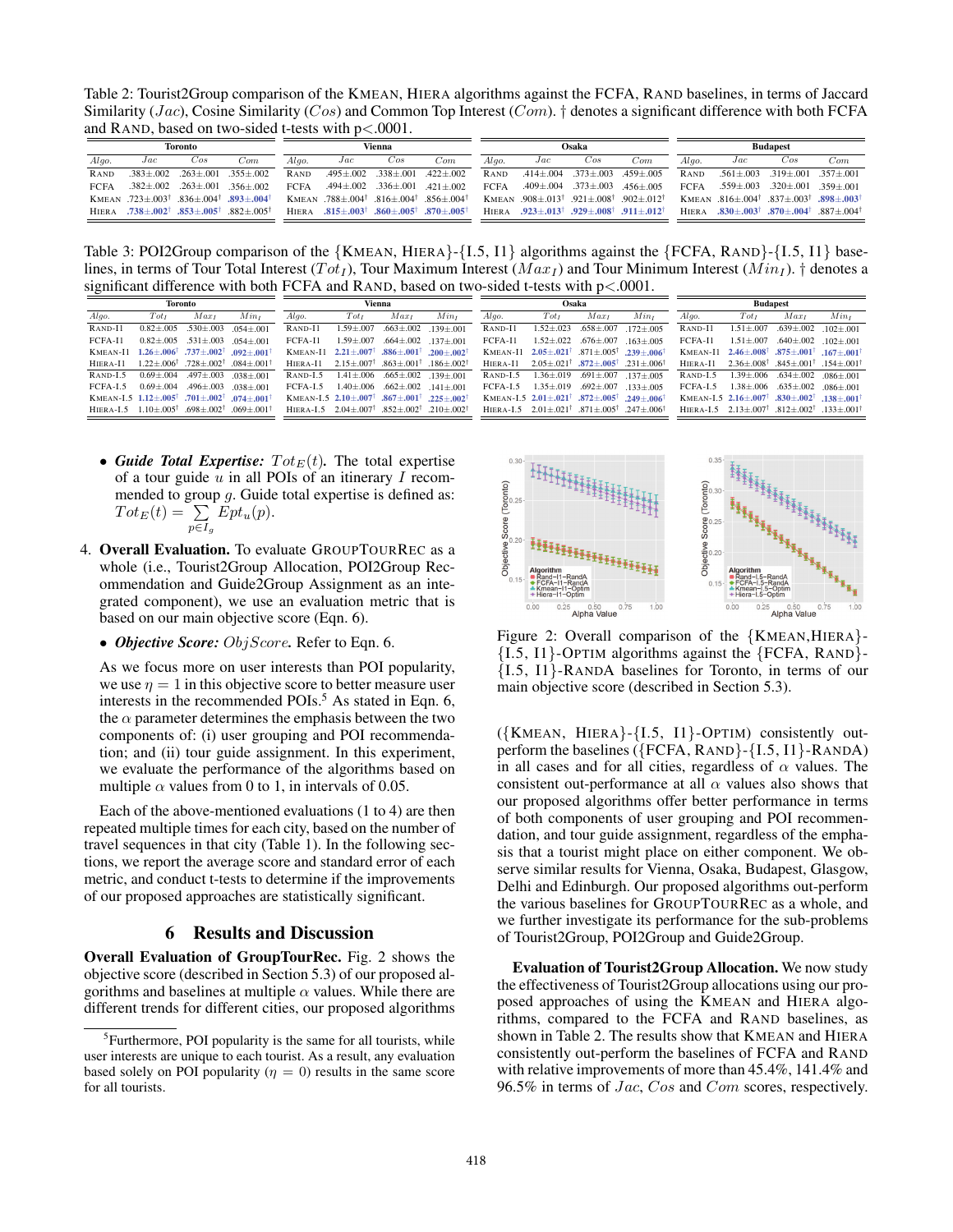Table 4: POI2Group comparison of the {KMEAN, HIERA, FCFA, RAND}-{I.5, I1} algorithms against the STDTOUR baseline, in terms of Tour Total Interest ( $Tot<sub>I</sub>$ ), Tour Maximum Interest ( $Max<sub>I</sub>$ ) and Tour Minimum Interest ( $Min<sub>I</sub>$ ). † denotes a significant difference with the STDTOUR baseline, based on two-sided t-tests with  $p<.0001$ ,  $\ddagger$  denotes the same with  $p<.01$ .

| Toronto        |                                                                     |                                                                             | Vienna                    |                |                                                                                            |                            | Osaka                                        |                |                                                                             |                                                    | <b>Budapest</b>                              |                |                                                                               |                                                                                 |                          |
|----------------|---------------------------------------------------------------------|-----------------------------------------------------------------------------|---------------------------|----------------|--------------------------------------------------------------------------------------------|----------------------------|----------------------------------------------|----------------|-----------------------------------------------------------------------------|----------------------------------------------------|----------------------------------------------|----------------|-------------------------------------------------------------------------------|---------------------------------------------------------------------------------|--------------------------|
| Algo.          | Tot <sub>I</sub>                                                    | $Max_I$                                                                     | Min <sub>t</sub>          | Algo.          | Tot <sub>I</sub>                                                                           | $Max_I$                    | Min <sub>t</sub>                             | Algo.          | Tot <sub>I</sub>                                                            | $Max_I$                                            | Min <sub>I</sub>                             | Algo.          | Tot <sub>I</sub>                                                              | $Max_I$                                                                         | $Min_I$                  |
| <b>STDTOUR</b> | $.33 \pm .002$                                                      | $.644 \pm .001$                                                             | $.007 + .000$             | <b>STDTOUR</b> | $.90 + .003$                                                                               | $.800 \pm .001$            | $.022 \pm .000$                              | <b>STDTOUR</b> | $1.09 \pm 0.006$                                                            | $.630 \pm .003$                                    | $.032 \pm .001$                              | <b>STDTOUR</b> | $2.31 \pm .003$                                                               | $.792 \pm .001$                                                                 | $.005 + .000$            |
| RAND-I1        | $.59 + .032$ <sup>†</sup>                                           | $.722 \pm .011$ <sup>†</sup>                                                | $016+002$ <sup>†</sup>    | RAND-I1        | $2.17 + 020^{\dagger}$                                                                     | $.738 + .005^{\dagger}$    | $.097 + .003^{\dagger}$                      | RAND-I1        | $1.25 + 0.025$ <sup>†</sup>                                                 | $.668 + .011^{\frac{1}{2}}$ 155 + 008 <sup>†</sup> |                                              | $R$ AND- $I$ 1 | $3.06 + 0.046^{\dagger}$                                                      | $.781 {\pm} .008$                                                               | $051 + 003^{\dagger}$    |
| FCFA-I1        |                                                                     | 1.59 + 033 + 717 + 011 + 023 + 003 +                                        |                           | FCFA-I1        | $2.16 + 0.020^{\dagger}$ . 743 + 005 <sup>†</sup>                                          |                            | $093+003$ <sup>†</sup>                       | FCFA-11        | $1.25 + 0.24$ <sup>†</sup>                                                  | $671 + 011^{\frac{1}{2}}$ 151 + 008 <sup>†</sup>   |                                              | FCFA-11        |                                                                               | $3.04 + .044^{\dagger}$ .772 $\pm .008$                                         | $0.48 + 0.03$            |
| KMEAN-I1       |                                                                     | $3.10 + .030^{\dagger}$ .955 + 005 <sup>†</sup>                             | $-071 + 006$ <sup>†</sup> | KMEAN-I1       | $3.34 + .015$ <sup>†</sup> .966 + .002 <sup>†</sup>                                        |                            | $.157 + .004$                                | KMEAN-I1       | $1.79 \pm .020^{\dagger}$ .918 $\pm .006^{\dagger}$ .204 $+ .009^{\dagger}$ |                                                    |                                              | KMEAN-I1       | $5.66 \pm .034^{\dagger}$ .980 $\pm .003^{\dagger}$                           |                                                                                 | $.092 + .005$            |
| HIERA-I1       |                                                                     | $3.04 + 028$ <sup>†</sup> $.973 + .004$ <sup>†</sup> 063 + 006 <sup>†</sup> |                           | HIERA-I1       | $3.14 + 0.017$ <sup>†</sup> 929 + 003 <sup>†</sup>                                         |                            | $137+004^{\dagger}$                          | HIERA-I1       | $1.77 + 0.020$ <sup>†</sup> 902 + 007 <sup>†</sup> 198 + 009 <sup>†</sup>   |                                                    |                                              | HIERA-I1       |                                                                               | $5.33 + 040^{\dagger}$ $.944 + 004^{\dagger}$ $078 + 005^{\dagger}$             |                          |
| <b>STDTOUR</b> | $1.33 + .002$                                                       | $.644 + .001$                                                               | $007 + 000$               | <b>STDTOUR</b> | $1.90 + 0.03$                                                                              | $.800 + .001$              | $022 + 000$                                  | <b>STDTOUR</b> | $1.09 + 0.06$                                                               | $.630 + .003$                                      | $032 + 001$                                  | <b>STDTOUR</b> | $2.31 + 0.003$                                                                | $.792 + .001$                                                                   | $005 + 000$              |
| $RAND-I.5$     |                                                                     | $1.28 \pm .024$ . 745 + 011 <sup>t</sup> 007 + 001                          |                           | $RAND-I.5$     | $2.12 + 021^{\dagger}$ .782 + .006 <sup><math>\ddagger</math></sup> 069 + 003 <sup>†</sup> |                            |                                              | $RAND-I.5$     | $1.25 + 0.027^{\dagger}$                                                    |                                                    | $.656 \pm .012$ 143+009 <sup>†</sup>         | RAND-L5        |                                                                               | $2.98 \pm 0.042^{\dagger}$ . 769 $\pm 0.08^{\dagger}$ 0.49 $\pm 0.03^{\dagger}$ |                          |
| <b>FCFA-L5</b> | $1.29 + 0.025$                                                      | $.736 + .011^+$                                                             | $008 + 001$               | <b>FCFA-L5</b> | $2.14 + 0.021$ <sup>†</sup>                                                                |                            | $.787 \pm .006$ $.072 \pm .003$ <sup>†</sup> | FCFA-L5        | $1.25 + 0.029$ <sup>†</sup>                                                 |                                                    | $.653 \pm .013$ $.152 \pm .009$ <sup>†</sup> | FCFA-L5        | $2.95 \pm .043^{\dagger}$ .757 $\pm .008^{\dagger}$ .051 $\pm .003^{\dagger}$ |                                                                                 |                          |
|                | KMEAN-I.5 $2.31 \pm .027$ <sup>†</sup> .978 $\pm .004$ <sup>†</sup> |                                                                             | $012+002$                 |                | KMEAN-L5 $3.34 + .019$ <sup>†</sup> .955+.003 <sup>†</sup>                                 |                            | $.181 + .005$ <sup>1</sup>                   |                | KMEAN-L5 $1.97 + 0.001$ $.952 + 0.006$                                      |                                                    | $232+011$ <sup>T</sup>                       |                | KMEAN-L5 $4.62 + .033^{\dagger}$ .973+.003 <sup>†</sup>                       |                                                                                 | $068 + 004$ <sup>†</sup> |
| HIERA-L5       | $2.34 + .028$ <sup>†</sup>                                          | $.943 + .006$ <sup>t</sup>                                                  | $-014 + 002$              | HIERA-L5       | 3.26+020 <sup>†</sup>                                                                      | $.948 + .003$ <sup>t</sup> | $159 + 005$ <sup>†</sup>                     | HIERA-L5       | $2.00 + 020^{\dagger}$                                                      | $.944 + .006$ <sup>T</sup>                         | $.239 + .0111$                               | HIERA-I.5      | $4.55 + 0.037^{\dagger}$ . 934 + 005 <sup>†</sup>                             |                                                                                 | $.072 + .004^{\dagger}$  |

Furthermore, the t-test results show that these improvements are statistically significant with  $p < .0001$ . We observe similar results for Glasgow, Delhi and Edinburgh. These results show how KMEAN and HIERA result in groups comprising members whose interests are more similar to one another, compared to the FCFA and RAND baselines. In the next section, we further examine the effects of a good Tourist2Group allocation on the subsequent POI2Group recommendations.

Evaluation of POI2Group Recommendation. Next, we evaluate the effectiveness of the various POI2Group recommendations of the  ${KMEAN, HIERA}$ - ${I.5, I1}$  algorithms, against the  ${FCFA, RAND}$  ${I.5, I1}$  baselines. Table 3 shows that the  ${KMEAN, HIERA}$ - ${I.5, I1}$  algorithms out-perform the  ${FCFA, RAND}$  ${I.5, I1}$  baselines for all cases, with relative improvements of more than 34.8%, 25.8% and 33.8% based on measures of  $Tot<sub>I</sub>$ ,  $Max<sub>I</sub>$ and  $Min<sub>I</sub>$ , respectively. Similarly, these improvements are statistically significant as indicated by t-test results with p<.0001. The experiments on Glasgow, Delhi and Edinburgh show similar results. These results show that our proposed algorithms successfully recommend tour itineraries that are more aligned to the interests of tourists in each tour group, compared to those of the baseline methods.

Table 4 shows the comparison of the {KMEAN, HIERA, FCFA, RAND}-{I.5, I1} algorithms against the STDTOUR baseline, in terms of  $Tot_I(t)$ ,  $Max_I(t)$  and  $Min_I(t)$ . The results shows that the  ${KMEAN, HIERA}$ - ${I.5, I1}$  algorithms out-perform the STDTOUR baseline for all cities, with relative improvements of more than 62.3%, 16.1% and 71.4% based on measures of  $Tot<sub>I</sub>$ ,  $Max<sub>I</sub>$  and  $Min<sub>I</sub>$ , respectively. Results from t-tests also show that these improvements are statistically significant with  $p < .0001$ .<sup>6</sup>

In contrast, the  ${FCFA, RAND}$  {I.5, I1} algorithms (our previous baselines) show mixed results against the STDTOUR baseline in terms of  $Tot_I$  and  $Max_I$  scores, while showing general improvements in terms of  $Min_I$ scores. However, some of the improvements by the {FCFA, RAND}-{I.5, I1} algorithms are not statistically significant. On the whole, these results show that our  ${KMEAN}$ , HIERA}-{I.5, I1} algorithms are the best performers in all cases and that recommending customized tours better satisfy the interest preferences of tourists, compared to recommend-

Table 5: Guide2Group comparison of the OPTIM algorithm against the RANDA baseline, in terms of Guide Total Expertise  $(Tot_I)$ . † denotes a significant difference with RANDA, based on two-sided t-tests with p<.0001.

| Guide Total Expertise $(Tot_E)$ |                           |                            |                          |                           |  |  |  |  |  |  |  |
|---------------------------------|---------------------------|----------------------------|--------------------------|---------------------------|--|--|--|--|--|--|--|
| Algo.                           | Toronto                   | Vienna                     | Osaka                    | Budapest                  |  |  |  |  |  |  |  |
| <b>RANDA</b>                    | $149.53 + 1.17$           | $269.36 + 1.63$            | $50.29 + 1.08$           | $105.00 + 0.65$           |  |  |  |  |  |  |  |
| <b>OPTIM</b>                    | $174.78 + 1.33^{\dagger}$ | $321.22+1.74$ <sup>†</sup> | $60.40 + 1.23^{\dagger}$ | $119.51 + 0.68^{\dagger}$ |  |  |  |  |  |  |  |

ing standard tour packages offered by tour operators.

Evaluation of Guide2Group Assignment. We next evaluate the effectiveness of the Guide2Group assignment using the OPTIM algorithm compared to the RANDA baseline. Based on the  $Tot_E$  scores, Table 5 shows that OP-TIM out-performs RANDA with relative improvements of 13.8% to 20.1%. Similarly, the t-test results show that these improvements are statistically significant with p<.0001. The experiments on the Glasgow, Delhi and Edinburgh datasets show similar results. On the whole, the results for the Tourist2Group, POI2Group and Guide2Group evaluations show that our proposed approaches significantly outperform the various baselines, for all seven cities.

# 7 Conclusion

We introduced and formulated the novel GROUPTOURREC problem, which involves recommending tours to groups of tourists and assigning tour guides to lead these tours. Our approach to solve this NP-hard GROUPTOURREC problem involves decomposing it into more manageable sub-problems of Tourist2Group allocation, POI2Group recommendation and Guide2Group assignment. For Tourist2Group allocations, we modeled the interests of tourists based on their past POI visits (extracted from geo-tagged photos) and proposed the use of k-means and hierarchical clustering to allocate these tourists into tour groups. For POI2Group recommendations, we recommended tours to these tour groups based on their collective group interest and using a variant of the Orienteering problem, which also considers various trip constraints. For Guide2Group assignments, we proposed a model of tour guide expertise which is then matched to the recommended tour for each tour group as an Integer programming problem. Lastly, experimental results on a Flickr dataset of seven cities show that our proposed approaches significantly out-perform the various baselines,

<sup>&</sup>lt;sup>6</sup>Except for Toronto in terms of  $Min_I$  scores, which show statistically significant improvements at  $p<.01$ .